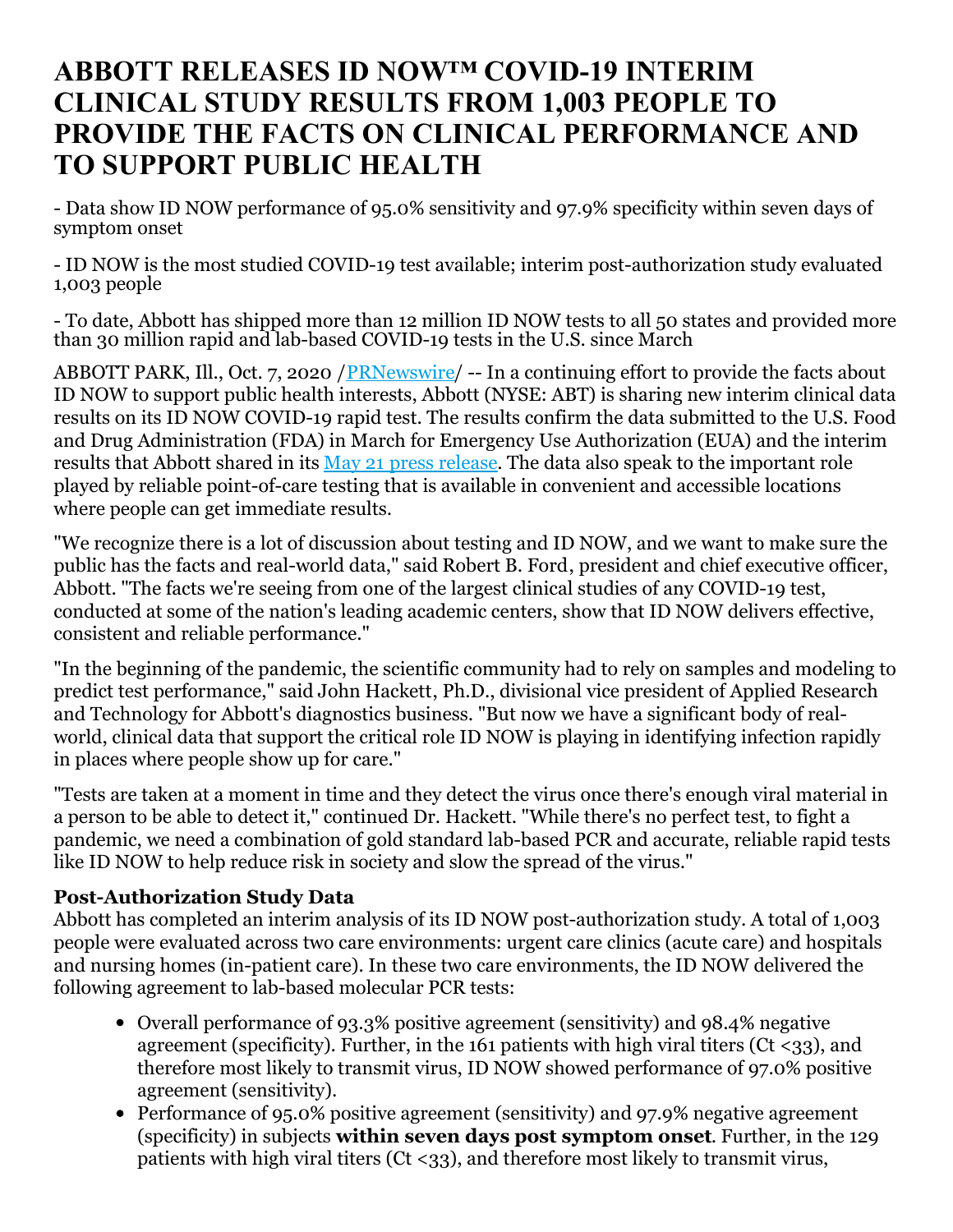ID NOW showed performance of 98.4% positive agreement (sensitivity).

Performance of 94.6% positive agreement (sensitivity) and 97.6% negative agreement (specificity) in **symptomatic** subjects. Further, in the 136 patients with high viral titers (Ct <33), and therefore most likely to transmit virus, ID NOW showed performance of 97.8% positive agreement (sensitivity).

## **Updates to May 21 Interim Data (Previous Studies)**

In addition to the post-authorization data, Abbott is providing an update to three studies that were covered in its May 21 interim study press [release](https://c212.net/c/link/?t=0&l=en&o=2942427-1&h=2715561398&u=https%3A%2F%2Fabbott.mediaroom.com%2F2020-05-21-Abbott-Releases-Interim-Clinical-Study-Data-on-ID-NOW-COVID-19-Rapid-Test-Showing-Strong-Agreement-to-Lab-Based-Molecular-PCR-Tests&a=press+release):

- **Multi-Site Urgent Care**. In a completed analysis from a multi-site urgent care clinical setting of 430 symptomatic patients with two or more symptoms, including 53 PCR positive subjects, ID NOW demonstrated performance of 96.2% in positive agreement (sensitivity) and 99.5% negative agreement (specificity) compared to lab-based molecular PCR tests.
- **Everett Clinic.** In a completed study at The Everett Clinic in Washington of 974 people, including 23 PCR positive subjects, in partnership with Yuan-Po Tu, M.D., ID NOW demonstrated 91.3% positive agreement (sensitivity) and 100% negative agreement (specificity) compared to lab-based molecular PCR tests.
- In-patient. In an in-patient care study (hospitals and nursing homes), a total of 518 symptomatic patients were evaluated, including 94 PCR positive subjects. ID NOW demonstrated 79.8% positive agreement (sensitivity) and 94.3% negative agreement (specificity) compared to lab-based molecular PCR tests.
	- In the 494 subjects who reported days from symptom onset, the median number of days from symptom onset was 10 days with 71.1% of people presenting >7 days post symptom onset. In 45 patients with high viral titers (Ct  $\langle 33 \rangle$ , and therefore more likely to transmit virus, ID NOW showed performance of 100% positive agreement (sensitivity).
	- In a further analysis of this data, the subset of 143 symptomatic patients within seven days of symptom onset were evaluated, of which 30 were PCR positive. ID NOW demonstrated 86.7% positive agreement (sensitivity) and 96.5% negative agreement (specificity) compared to lab-based molecular PCR testing.

Cycle times (Ct) are the number of times a PCR instrument must cycle through to amplify enough genetic material to be detected. So, the greater amount of virus present (viral load), the fewer cycles required to detect the virus. A person is more likely to be contagious the higher their viral load (and the lower their Ct count). The Centers for Disease Control and Prevention (CDC) shares available data on its [website](https://c212.net/c/link/?t=0&l=en&o=2942427-1&h=4058938970&u=https%3A%2F%2Fwww.cdc.gov%2Fcoronavirus%2F2019-ncov%2Fhcp%2Fduration-isolation.html&a=website) indicating that at a Ct of 33 and above, replication competent virus has not been reliably recovered and infectiousness is unlikely.

These findings are also consistent with a study published in the Annals of Internal [Medicine](https://c212.net/c/link/?t=0&l=en&o=2942427-1&h=2152782266&u=https%3A%2F%2Fwww.acpjournals.org%2Fdoi%2F10.7326%2FM20-1495&a=Annals+of+Internal+Medicine), where researchers from Johns Hopkins found that even the most sensitive lab-based molecular tests can have false negatives when viral load levels are ramping down, near the end of the infection cycle, when viral load decreases and patients may no longer be infectious.

## **Abbott's Research Continues**

Abbott has continued to study ID NOW in a variety of settings in people who are at different stages of infection with more than 1,000 people, making it the most studied rapid COVID-19 test on the market today. Abbott has shared this data with the FDA throughout the research process and will continue doing so.

## **About Abbott**

Abbott is a global healthcare leader that helps people live more fully at all stages of life. Our